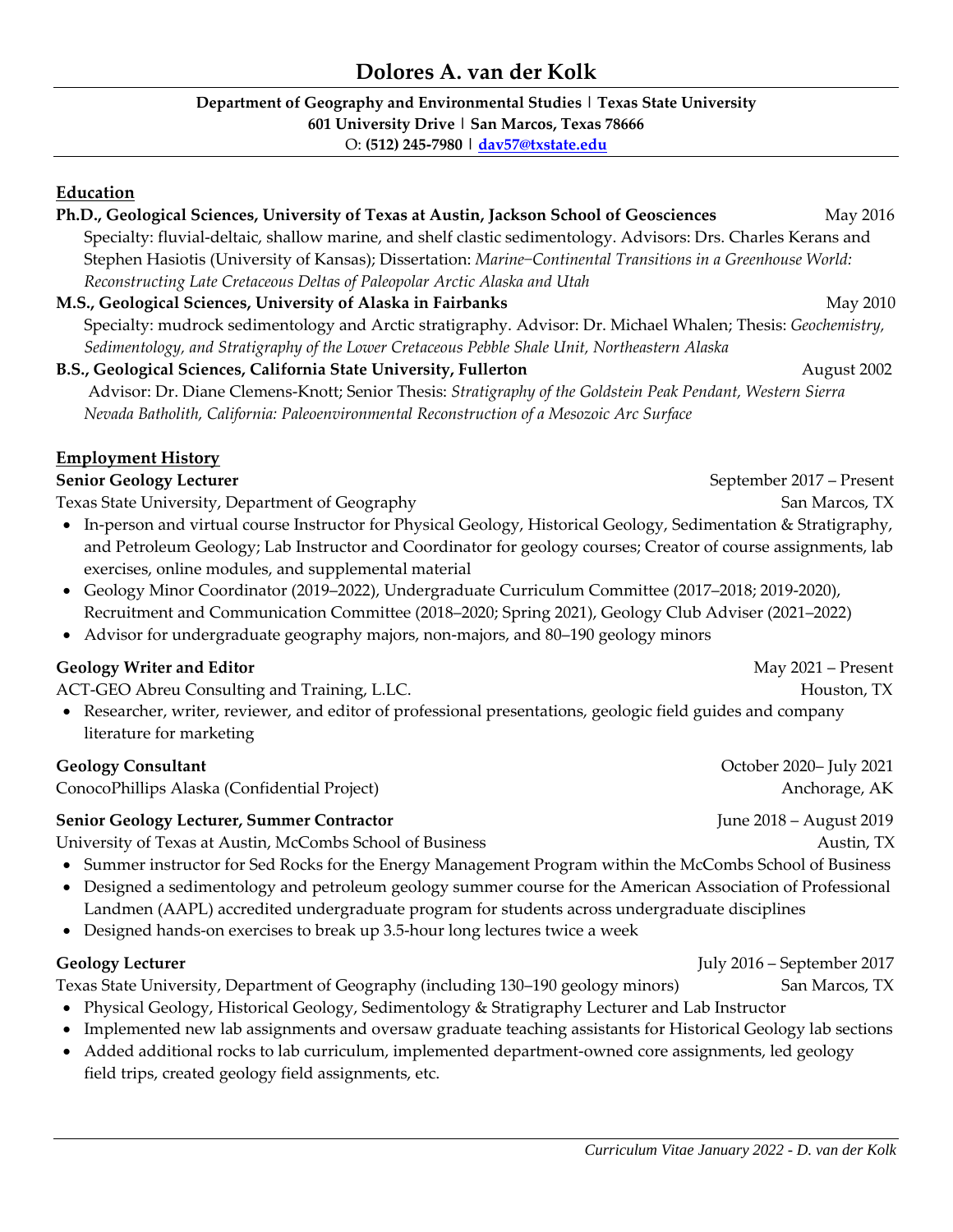# **Graduate Research Assistant** August 2009 – May 2016

Quantitative Clastics Laboratory (QCL) at the Bureau of Economic Geology Austin, TX

- Measured sections and interpreted stratigraphic intervals from outcrops in Alaska, Utah, Colorado & Wyoming
- Created geology field trip guides and led portions of field trips for sponsors
- Presented sedimentology-focused research geared for industry at annual consortium meetings

# **Geology Consultant, Intertek** April 2013 – May 2013

BP Alaska (Confidential Projects)Anchorage, AK

## **Geology Consultant, Quantitative Clastics Laboratory** June – July 2009

- Conducted first ground-based LiDAR survey in Arctic Alaska at Sagwon Bluffs along the Sagavanirktok River
- Continued 2008 research by measuring stratigraphic sections in the Prince Creek and Sagavanirktok formations

# **Exploration Geologist and Geology Intern <b>September 2007** – September 2007 – September 2008

FEX L.P. (subsidiary of Talisman Energy, Inc.) *Anchorage, AK* **Anchorage, AK** 

- Integrated wire-line well logs, core, analytical data and seismic interpretations using GeoGraphix
- Examined Lower Cretaceous stratigraphy, source rock, and reservoir potential in northern Alaska
- Carried out helicopter-supported field investigations and co-led field trip for FEX and Talisman employees in northern Alaska on the Upper Cretaceous Schrader Bluff, Prince Creek, and Sagavanirktok formations

# **Geology Intern for the Energy Division** January 2006 – June 2009

Alaska Department of Natural Resources, Division of Geological & Geophysical Surveys Fairbanks, AK

- Investigated the sedimentology and stratigraphy of the Kemik Sandstone (Kuparuk C), pebble shale unit (Kalubik Fm), Hue Shale, Schrader Bluff (West Sak), Prince Creek (Ugnu), and Sagavanirktok formations in northern Alaska
- Performed reservoir and source rock evaluations

URS Corporation and Earth Tech **Orange County, CA** 

- Conducted Phase I and Phase II investigations on contaminated sites in the L.A. Basin
- Drilled subsurface using air rotary, hollow- and solid-stem augers, core, caisson drills and direct push
- Participated in fault trench studies, tieback integrity testing, shoring, and installed soldier piles

# **Professional Service**

2020 Reviewer for Sedimentology, the Journal of the International Association of Sedimentologists 2019 Society of Sedimentary Geology (SEPM) member of the Officer Nominating Committee,

Reviewer for the Journal of the Geological Society of Sweden, titled Geologiska Föreningen (GFF)

2018 & 2019 Member of selection committee for highest award of SEPM, the William H. Twenhofel Award for "Outstanding Contributions to Sedimentary Geology"

2018 NSF Reviewer, Sedimentary Geology and Paleobiology Panel

2016 Session Chair on Unconventional Resources at the AAPG/SEG International Conference held in Barcelona

2015 Reviewer for Arctic USGS Publication

2014 AAPG/SEPM Banff Hedberg conference presenter regarding Arctic depositional systems

2012 Representing Geologist at the central Transantarctic Mountain Science Camp Workshop to select the next deep field camp in Antarctica for 2013+.

**Staff Geologist** September 2002 – June 2005

Bureau of Economic Geology **Austin, TX** (project based out of Fairbanks, AK)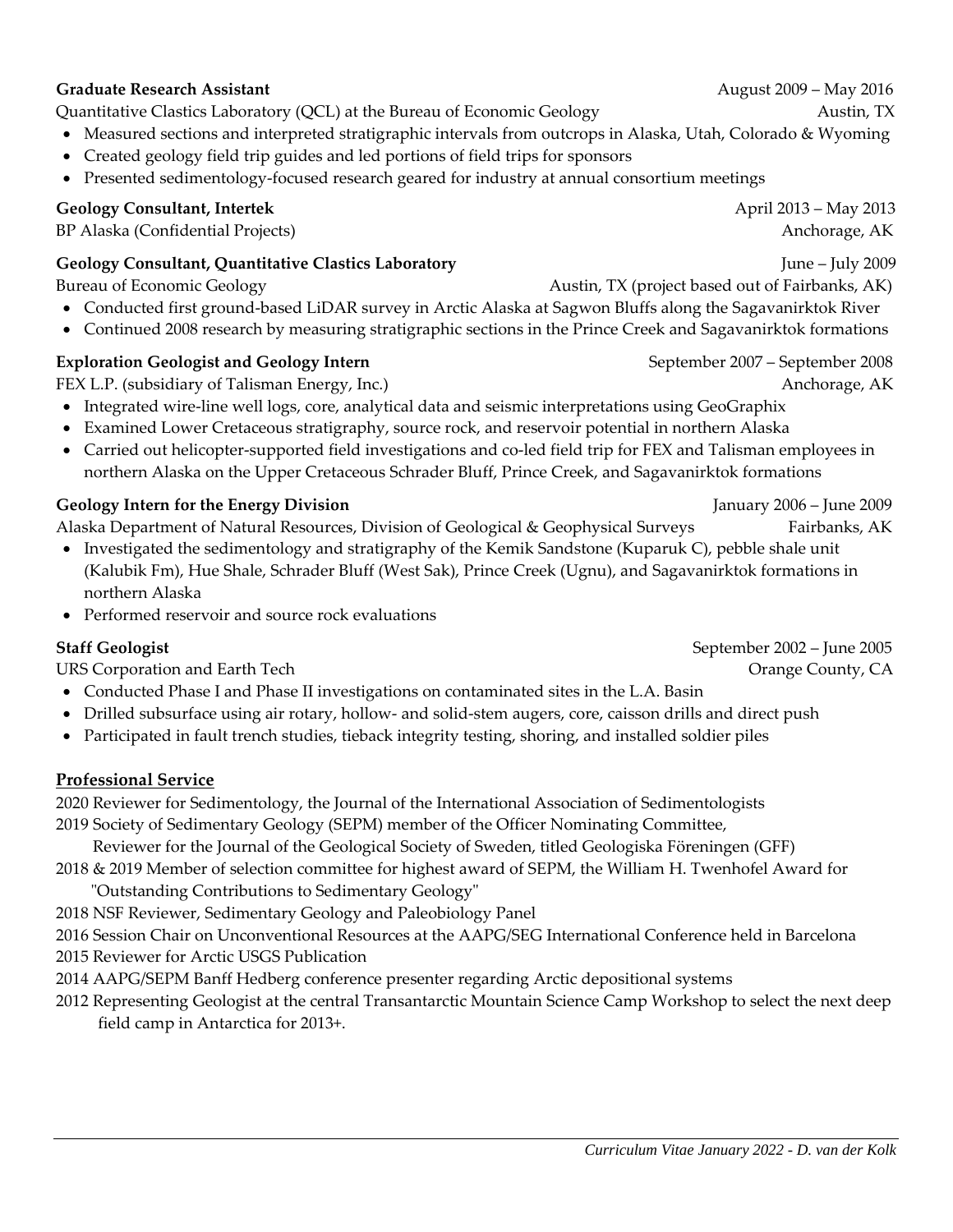## **Geology Fieldwork Campaigns**

- *Note: Logistics: \*Fixed-wing aircraft supported †Helicopter supported ◊Boat supported*
- Book Cliffs, Utah and Rangely, Colorado (4 weeks) 2013 2014
- \*◊National Petroleum Reserve–Alaska (11 weeks) 2010 2012 **†**Sagwon Bluffs, Sagavanirktok River, Alaska (2 weeks) 2009  **†**Toolik, Sagavanirktok, and Ivishak Rivers, Alaska (7 weeks) 2008  **†**Toolik River, Alaska (2 weeks) 2007
- \* † ◊ National Petroleum Reserve–Alaska (9 weeks) 2006 2007
- \* †Arctic National Wildlife Refuge, Alaska (4 weeks) 2006 Sierra Nevada Foothills, California (4 weeks) 2000 – 2002

### **Geology Field Trips Lead for Industry**

- 2014 Co-Lead Quantitative Clastics Laboratory Consortium Field Trip for Members titled: Wave, Tide, and River-Dominated Systems of the Cretaceous Western Interior Seaway: The Kenilworth and Grassy Members of the Blackhawk, the Sego, and Loyd formations eastern Utah and northwestern Colorado.
- 2008 Co-Lead Helicopter-Supported Field Trip for FEX L.P. and Talisman Energy employees titled: Surface Geology and Reservoir Potential of the Schrader Bluff, Prince Creek, and Sagavanirktok formations: Sagavanirktok Quadrangle, North Slope, Alaska.

### **Invited Presentations and Workshops**

2020 ConocoPhillips (Anchorage, Alaska)

2020 Texas State University Geology Club (San Marcos, TX)

2015 BP Global Community of Practice Seminar for the Western Hemisphere, recorded for Eastern (Houston Office) 2013 University of Wisconsin, Milwaukee, Department of Geosciences Colloquium

2013 2-day Workshop on Arctic Alaska Late Cretaceous Stratigraphy (BP Anchorage)

2012 NSF, Association of Polar Early Career Scientists, North Slope Early Career Scientists, Webinar Series

### **Invited Geology Field Trips**

2015 Utah's Ferron Sandstone (Janok Bhattacharya, McMaster University) 2013 Svalbard Field Trip (Statoil) 2007 Alaska Division of Geology & Geophysical Survey North Slope Sponsor's Tour (Talisman Energy) 2006 Book Cliffs Field Trip, Utah (Quantitative Clastics Laboratory, The University of Texas at Austin) 2006 Grand Junction-Rangely-Steamboat Springs, Colorado Field Trip (Anadarko)

2001 Oahu and Big Island Hawai'i Field Trip (Rice University)

### **Media Coverage**

- November 20, 2012 "Digging up dirt in Northern Alaska: What happens when geologists take over the North Slope" by Doug Hissom, Baltimore Post Examiner, Alaska Dispatch News. [http://baltimorepostexaminer.com/field](http://baltimorepostexaminer.com/field-geologists-break-rocks-bones-while-searching-for-dinosaur-fossils-in-alaska/2012/10/16)[geologists-break-rocks-bones-while-searching-for-dinosaur-fossils-in-alaska/2012/10/16](http://baltimorepostexaminer.com/field-geologists-break-rocks-bones-while-searching-for-dinosaur-fossils-in-alaska/2012/10/16)
- October 24, 2012 "Alaska: North Slope price of admission and survival requires attitude" by Doug Hissom, Baltimore Post Examiner, Alaska Dispatch News. [http://www.adn.com/article/price-admission-and-survival](http://www.adn.com/article/price-admission-and-survival-alaskas-north-slope-attitude)[alaskas-north-slope-attitude](http://www.adn.com/article/price-admission-and-survival-alaskas-north-slope-attitude)

August 6, 2012 "Dino diggers: Searching for dinosaur fossils in Alaska" by Doug Hissom, Baltimore Post Examiner. <http://baltimorepostexaminer.com/dino-diggers-searching-for-dinosaur-fossils-in-alaska/2012/08/06>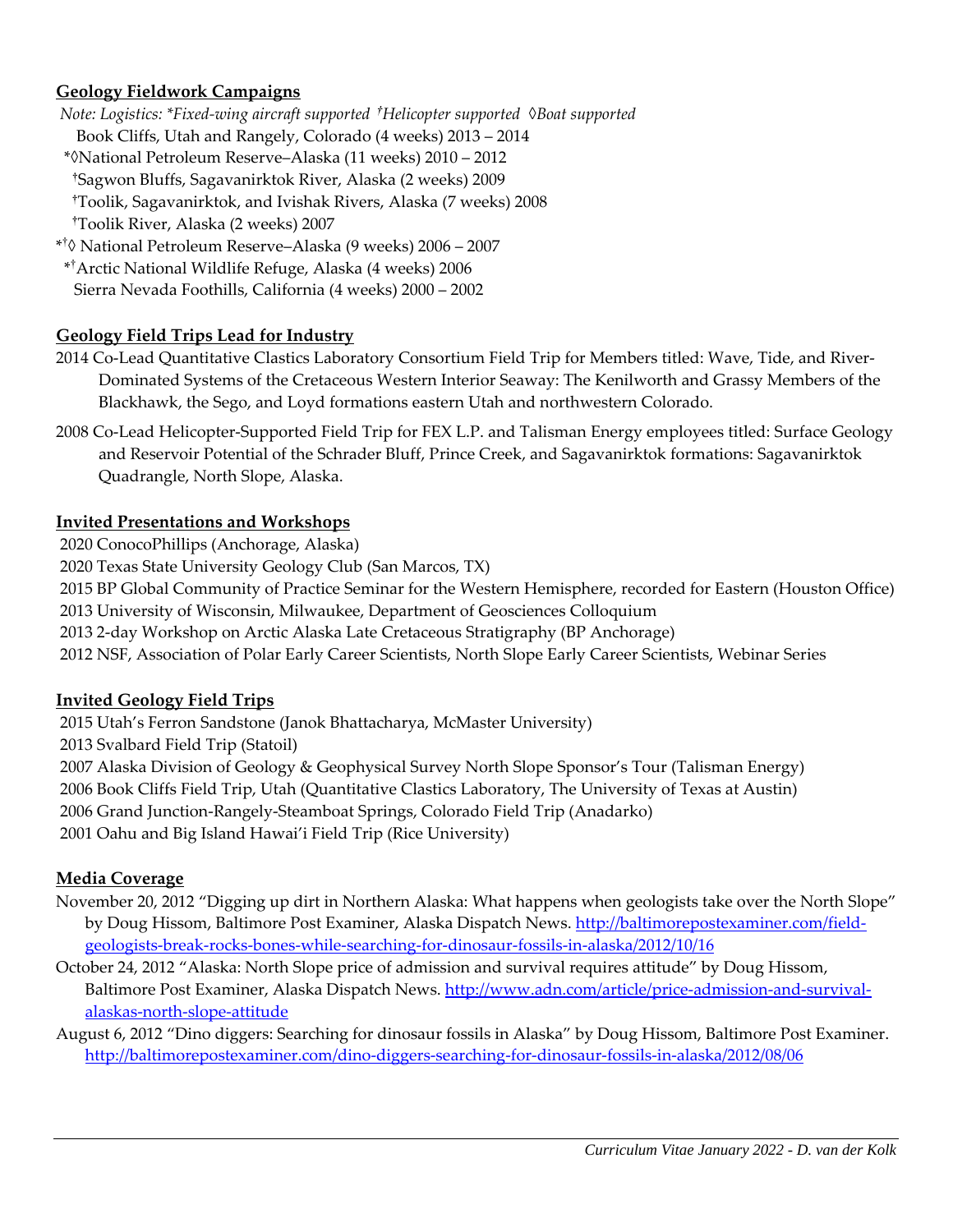## **Teaching Experience**

| Geology Senior Lecturer, Texas State University, San Marcos                                | $2017$ – Present |
|--------------------------------------------------------------------------------------------|------------------|
| Senior Lecturer, Summer Contractor, University of Texas Austin, McCombs Business School    | $2018 - 2019$    |
| Geology Lecturer, Texas State University San Marcos                                        | $2016 - 2017$    |
| Geology Instructor, University of Texas Austin, GeoFORCE 10 <sup>th</sup> Grade Academy    | Summer 2015      |
| Graduate Teaching Assistant (GTA), University of Texas at Austin, JSG Field Camp 660A      | Summer 2010      |
| GTA, University of Alaska Fairbanks, Sedimentology and Field & Computer Methods in Geology | Spring 2006      |
| GTA, University of Alaska Fairbanks, Mineralogy                                            | Fall 2005        |

# **List of Courses Taught**

|    | <b>Course Number &amp; Title</b>                          | Semester/year                          | <b>Students Enrolled</b> |
|----|-----------------------------------------------------------|----------------------------------------|--------------------------|
|    | 1. GEOL 3410 Sedimentation & Stratigraphy (+ teach lab)   | Spring 2022                            | 13                       |
|    | 2. GEOL 1420 Historical Geology (+ oversee lab)           | Spring 2022                            | 57                       |
|    | 3. GEOL 1410 Physical Geology (+ oversee lab)             | Fall 2021                              | 86                       |
|    | 4. GEOL 1410 Physical Geology (+ oversee lab)             | Fall 2021                              | 85                       |
| 5. | GEOL 1420 Historical Geology (+ oversee lab)              | Fall 2021                              | 50                       |
|    | 6. GEOL 4321 Directed Studies (Undergraduate Project)     | Fall 2021                              | 01                       |
|    | 7. GEOL 1420 Historical Geology (+ oversee lab)           | Spring 2021                            | 55                       |
|    | 8. GEOL 3410 Sedimentation & Stratigraphy (+ teach lab)   | Spring 2021                            | 11                       |
|    | 9. GEOL 1420 Historical Geology (+ oversee lab)           | Fall $2020$ (1/4 time due to covid-19) | 53                       |
|    | 10. GEOL 1420 Historical Geology (+ oversee lab)          | Spring 2020                            | 60                       |
|    | 11. GEOL 3410 Sedimentation & Stratigraphy (+ taught lab) | Spring 2020                            | 20                       |
|    | 12. GEOL 4321 Petroleum Geology Lab                       | Fall 2019                              | 06                       |
|    | 13. GEOL 4330 Petroleum Geology                           | Fall 2019                              | 06                       |
|    | 14. GEOL 1420 Historical Geology (+ oversee lab)          | Fall 2019                              | 53                       |
|    | 15. GEO 316P Sedimentary Rocks - For Non-Majors           | Summer 2019                            | 04                       |
|    | 16. GEOL 3410 Sedimentation & Stratigraphy (+ taught lab) | Spring 2019                            | 05                       |
|    | 17. GEOL 1420 Historical Geology (+ oversee lab)          | Spring 2019                            | 60                       |
|    | 18. GEOL 1410 Physical Geology                            | Spring 2019                            | 60                       |
|    | 19. GEOL 4321 Petroleum Geology Lab                       | <b>Fall 2018</b>                       | 20                       |
|    | 20. GEOL 4330 Petroleum Geology                           | Fall 2018                              | 20                       |
|    | 21. GEOL 1420 Historical Geology (+ oversee lab)          | Fall 2018                              | 60                       |
|    | 22. GEO 316P Sedimentary Rocks - For Non-Majors           | Summer 2018                            | 12                       |
|    | 23. GEOL 3410 Sedimentation & Stratigraphy (+ taught lab) | Spring 2018                            | 04                       |
|    | 24. GEOL 1420 Historical Geology (+ oversee lab)          | Spring 2018                            | 57                       |
|    | 25. GEOL 1410 Physical Geology                            | Spring 2018                            | 99                       |
|    | 26. GEOL 4321 Directed Studies (Undergraduate Project)    | Fall 2017                              | 01                       |
|    | 27. GEOL 4321 Petroleum Geology Lab                       | Fall 2017                              | 09                       |
|    | 28. GEOL 4330 Petroleum Geology                           | Fall 2017                              | 09                       |
|    | 29. GEOL 1420 Historical Geology (+ oversee lab)          | Fall 2017                              | 19                       |
|    | 30. GEOL 1420 Historical Geology (+ oversee lab)          | Fall 2017                              | 38                       |
|    | 31. GEOL 1410 Physical Geology (+ oversee lab)            | Summer 2017                            | 35                       |
|    | 32. GEOL 3410 Sedimentation & Stratigraphy (+ taught lab) | Spring 2017                            | 09                       |
|    | 33. GEOL 1420 Historical Geology (+ oversee lab)          | Spring 2017                            | 58                       |
|    | 34. GEOL 1410 Physical Geology                            | Spring 2017                            | 98                       |
|    | 35. GEOL 3410 Sedimentation & Stratigraphy (+ taught lab) | <b>Fall 2016</b>                       | 04                       |
|    | 36. GEOL 1420 Historical Geology (+ oversee lab)          | <b>Fall 2016</b>                       | 54                       |
|    | 37. GEOL 1420 Historical Geology (+ oversee lab)          | Summer 2016                            | 23                       |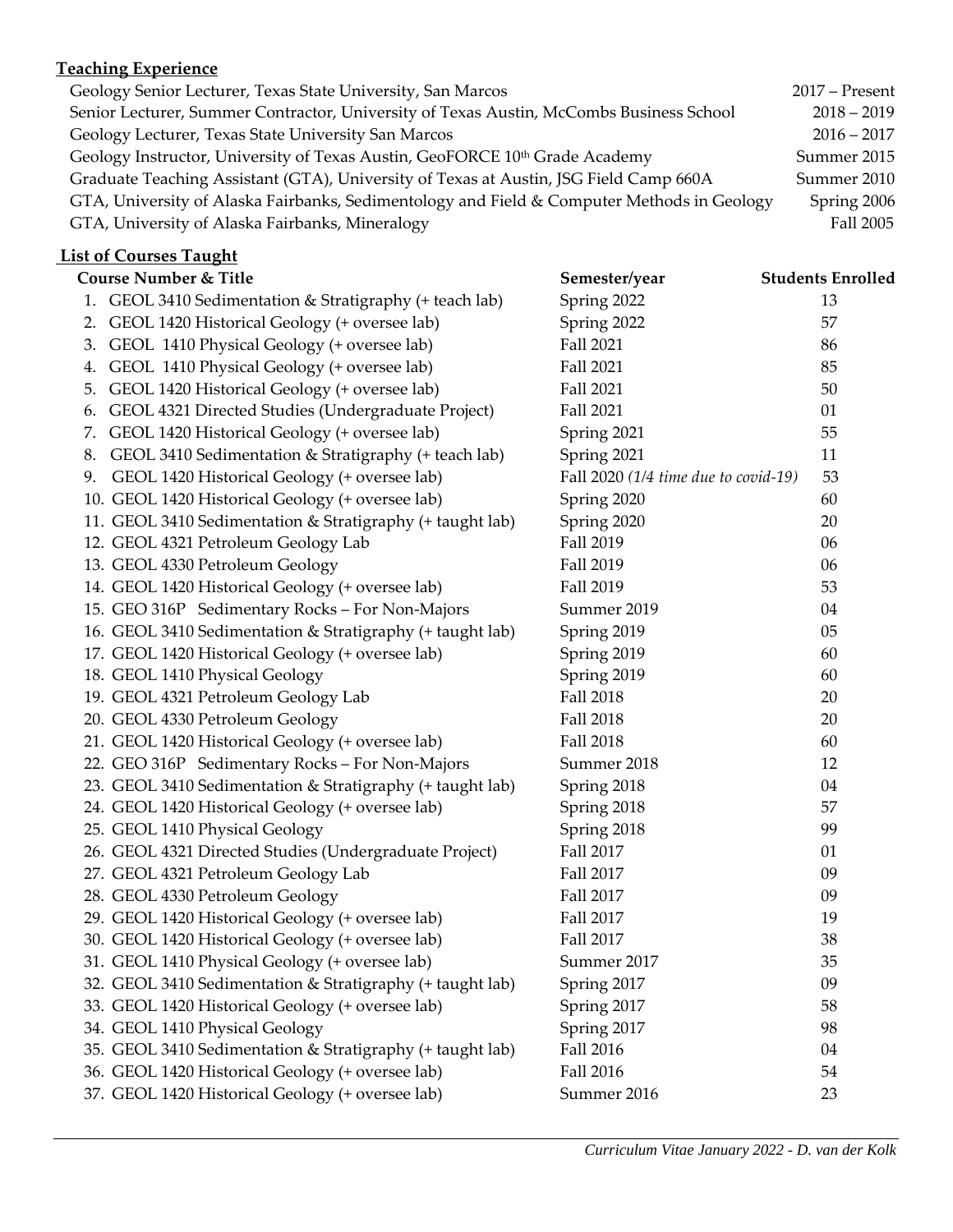## **Awards, Extramural Funding, Research Grants, and Scholarships**

#### *Early Career*

- 2020 Teaching Award of Honor, Texas State Alumni, Texas State University
- 2019 Outstanding Leadership Award, Geology Club, Texas State University
- 2018 Favorite Professor Award, Alpha Chi Honor Society, Texas State University

#### *PhD*

- 2017 Pacific Section SEPM John C. Crowell Best PhD Dissertation Award (3rd Place, \$100)
- 2016 University of Texas at Austin Graduate School Dissertation Writing Fellowship (\$19,585)
- 2015 Geologic Society of America (GSA) Cordilleran Section Meeting, Alaska Travel Grant (\$770)
- 2013 Jackson School of Geosciences, UT Austin, Research Scholarship (\$2,000 to support Utah PhD fieldwork)
- **2012 BP Alaska (co-recipient of \$75,000 to support Alaska PhD fieldwork)**
- 2012 GSA Alexander Sisson Research Award (\$2,500)
- **2011 BP Alaska (conducted high-resolution palynology and provided stratabug charts for PhD samples)**
- 2011 American Association of Petroleum Geologists (AAPG), Kenneth H. Crandall Memorial Grant (\$3,000)
- **2010 BP Alaska (co-recipient of \$50,000 to support Alaska PhD fieldwork)**
- **2010 ConocoPhillips Alaska (co-recipient of \$25,000 to support Alaska PhD fieldwork)**

#### *Masters*

- 2010 AAPG, Award of Excellence, Top 10 International Poster Presentation in Calgary, Alberta, Canada
- 2010 Houston Geological Society, UT Austin Outstanding Student Award (\$500)
- 2007 GSA Sedimentary Geology Division Award, Outstanding Student Research Proposal (\$2,800)
- 2007 AAPG, John Kilkenny Memorial Grant (\$1,500)
- 2007 BP-Amoco Award (\$1,000)
- 2007 Geophysical Society of Alaska Scholarship (\$750)
- 2006 Alaska Geological Society Scholarship (\$1,500)

## *Undergraduate*

- 2002 CSUF Department of Geological Sciences, Outstanding Major Award
- 2001 CSUF Department of Geological Sciences, Margaret Skillman Woyski Scholarship (\$300)
- 2001 CSUF College of Natural Sciences and Mathematics, Student Leadership Award (\$1000)
- 2000 California Federation of Mineralogical Societies Scholarship (\$2,000)
- 2000 CSUF Undergraduate Research and Creativity Award (co-recipient \$1,000)

## **Publications [H-Index = 3 (1/2022)]**

- 11. Druckenmiller, P., Johnson, K., Ramezani, J., Tsukui-Shockey, K., Flaig, P.P., McCarthy, P.J., **van der Kolk, D.A.,** and Tomsich, S., (*in prep.*), U-Pb ID-TIMS dating of the dinosaur-bearing Prince Creek Formation (Upper Cretaceous, Campanian-Maastrichtian), Colville River, North Slope, Alaska.
- 10. **van der Kolk, D.A.,** Whalen, M., Wartes, M., Garrard, R., and Bird, K., (*in prep.*), Regional source-rock evaluation of the Lower Cretaceous Pebble Shale Unit, Northern Alaska: American Association of Petroleum Geologists Bulletin.
- 9. **van der Kolk, D.A.,** Flaig, P., and Hasiotis, S., (*in prep.*), A comparative analysis of a storm-flood, river-dominated versus wave-dominated deltaic successions from Alaska's Arctic Ocean to the Western Interior Seaway: Sedimentology.
- 8. Ludvigson, G.A., Dieffendorff, A.F., Suarez, M.B., González, L.A., Corcoran, M.C., Schlanser, K., Flaig, P.F., McCarthy, P.J., **van der Kolk, D.A.,** Houseknecht, D., Sanders, M., (*in review)*, Stable Isotope Tracers of Cretaceous Arctic Paleoprecipitation: Geosciences Special Issue - Terrestrial Paleoclimatology and Paleohydrology of the Cretaceous Greenhouse World.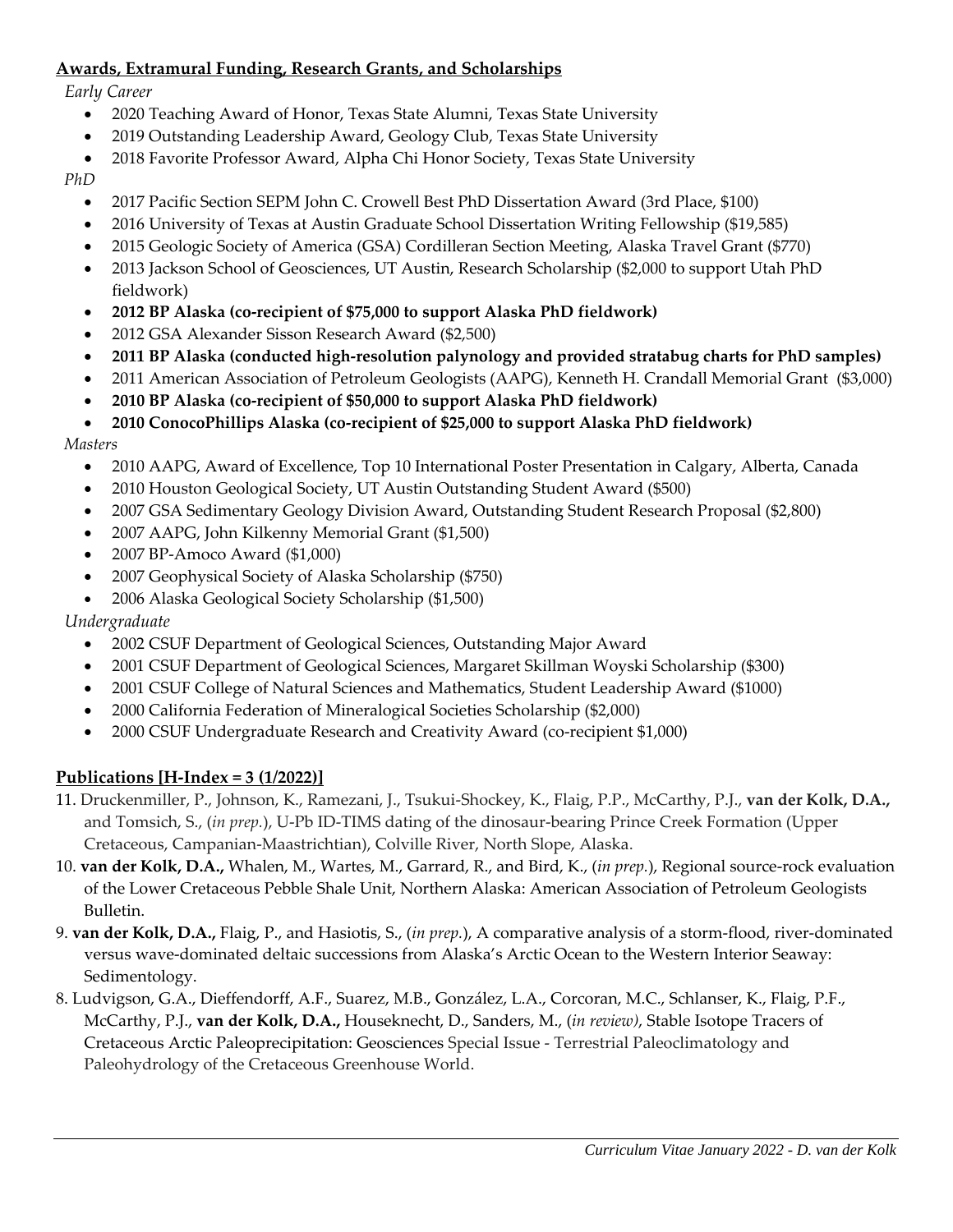- 7. **van der Kolk, D.A.,** Flaig, P., and Hasiotis, S., (*accepted, in review*), Evolution of a high-latitude, river-dominated delta: The Upper Cretaceous Schrader Bluff Formation, Shivugak Bluffs, Arctic Alaska: Journal of Sedimentary Research.
- 6. Burnham, B. S., Bond, C., Flaig, P. P., **van der Kolk, D. A.,** Hodgetts, D., Outcrop conservation: Promoting accessibility, inclusivity, and reproducibility through digital preservation: The Sedimentary Record, vol. 20, no. 1, p. 5–14.
- 5. Suarez, C.A., Flaig, P.P.**,** Ludvigson, G.A., Gonzalez, L.A., Tian, R., Zhou, H., McCarthy, P.J., **van der Kolk, D.A.,** and Fiorillo, A.R., 2016, Reconstructing the paleohydrology of a Cretaceous Alaskan paleopolar coastal plain from stable isotopes of bivalves: Palaeogeography, Palaeoclimatology, Palaeoecology, v. 441, p. 339–351.
- 4. **van der Kolk, D.A.,** Whalen, M.T., and Wartes, M.A., 2015, Source-rock Potential of the Lower Cretaceous Pebble Shale Unit, northeastern Alaska: Alaska Division of Geological & Geophysical Surveys Preliminary Interpretive Report 2015-1, 37 p.<http://www.dggs.alaska.gov/pubs/id/29401>
- 3. Flaig, P.P., and **van der Kolk, D.A.,** 2015, Depositional Environments of the Prince Creek Formation along the east side of the Toolik River, Sagavanirktok Quadrangle, North Slope, Alaska: Alaska Division of Geological & Geophysical Surveys Preliminary Interpretive Report 2015-4, 17 p., 1 sheet. <http://www.dggs.alaska.gov/pubs/id/29407>
- 2. **van der Kolk, D.A.,** Flaig, P.P., and Hasiotis, S.T., 2015, Paleoenvironmental Reconstruction of a Late Cretaceous, Muddy, River-Dominated Polar Deltaic System: Schrader Bluff-Prince Creek Formation Transition, Shivugak Bluffs, North Slope of Alaska, U.S.A.: Journal of Sedimentary Research, v. 8, p. 903–936.
- 1. Clemens-Knott, D., **van der Kolk, D.A.,** Sturmer, D.M., and Saleeby, J.B., 2013, The Goldstein Peak Fm, central CA: Record of a Nonmarine Intra-arc Basin within the Early Cretaceous Sierra Nevada arc: Geosphere, v. 9, p. 718–735.

## **Conference Presentations and Abstracts**

- 35. Flaig, P.P., Hasiotis, S.T., **van der Kolk, D.A.,** Prather, T., and Jones, R., 2020 (accepted: Cancelled Covid-19), Integrated ichnologic and sedimentologic response to increasing tidal influence and decreasing fluvial-flood processes in select ancient delta deposits: Changing characteristics versus relative controls: SEPM International Sedimentary Geosciences Congress Meeting, Flagstaff, Arizona.
- 34. Hasiotis, S.T., Flaig, P.P., **van der Kolk, D.A.,** and Fiorillo, A., 2020 (accepted: Cancelled Covid-19), Comparing ichnopedologic signatures of high-to-low-latitude continental deposits in the deep-time record: Examples from late-Paleozoic to Mesozoic: SEPM International Sedimentary Geosciences Congress Meeting, Flagstaff, Arizona.
- 33. Flaig, P.P., and **van der Kolk, D.A.,** 2020 (accepted: Cancelled Covid-19), A composite unconformity in Upper Cretaceous strata on the North Slope of Alaska: Characteristics and implications: American Association of Petroleum Geologists Annual Convention and Exhibition, Houston, Texas.
- 32. **van der Kolk, D.A.,** Whalen, M.T., Wartes, M.A., Garrard, R., and Bird, K., 2019, Source-Rock Evaluation of the Lower Cretaceous Pebble Shale Unit, Northern Alaska: American Association of Petroleum Geologists: Annual Convention and Exhibition, San Antonio, TX.
- 31. Flaig, P.P., and **van der Kolk, D.A.,** 2017, Autogenic vs. allogenic driven facies and architectural changes at the Schrader Bluff-Prince Creek transition, Shivugak-Uluksrak Bluffs, North Slope, Alaska: American Association of Petroleum Geologists Pacific Section Meeting, Anchorage, Alaska.
- 30. **van der Kolk, D.A.,** Flaig, P. P., and Hasiotis, S.T., 2017, Sedimentology, and Stratigraphy of the lower Schrader Bluff and Prince Creek Formations at Shivugak Bluffs, National Petroleum Reserve-Alaska, Oral Presentation, AAPG Pacific Section Meeting, Anchorage, Alaska.
- 29. **van der Kolk, D.A.,** Flaig, P. P., and Hasiotis, S.T., 2017, Preliminary Ichnology, Sedimentology, and Stratigraphy of the Maastrichtian Prince Creek and Upper Schrader Bluff Formations at Ocean Point, National Petroleum Reserve, Alaska: Poster Presentation, AAPG Pacific Section Meeting, Anchorage, Alaska.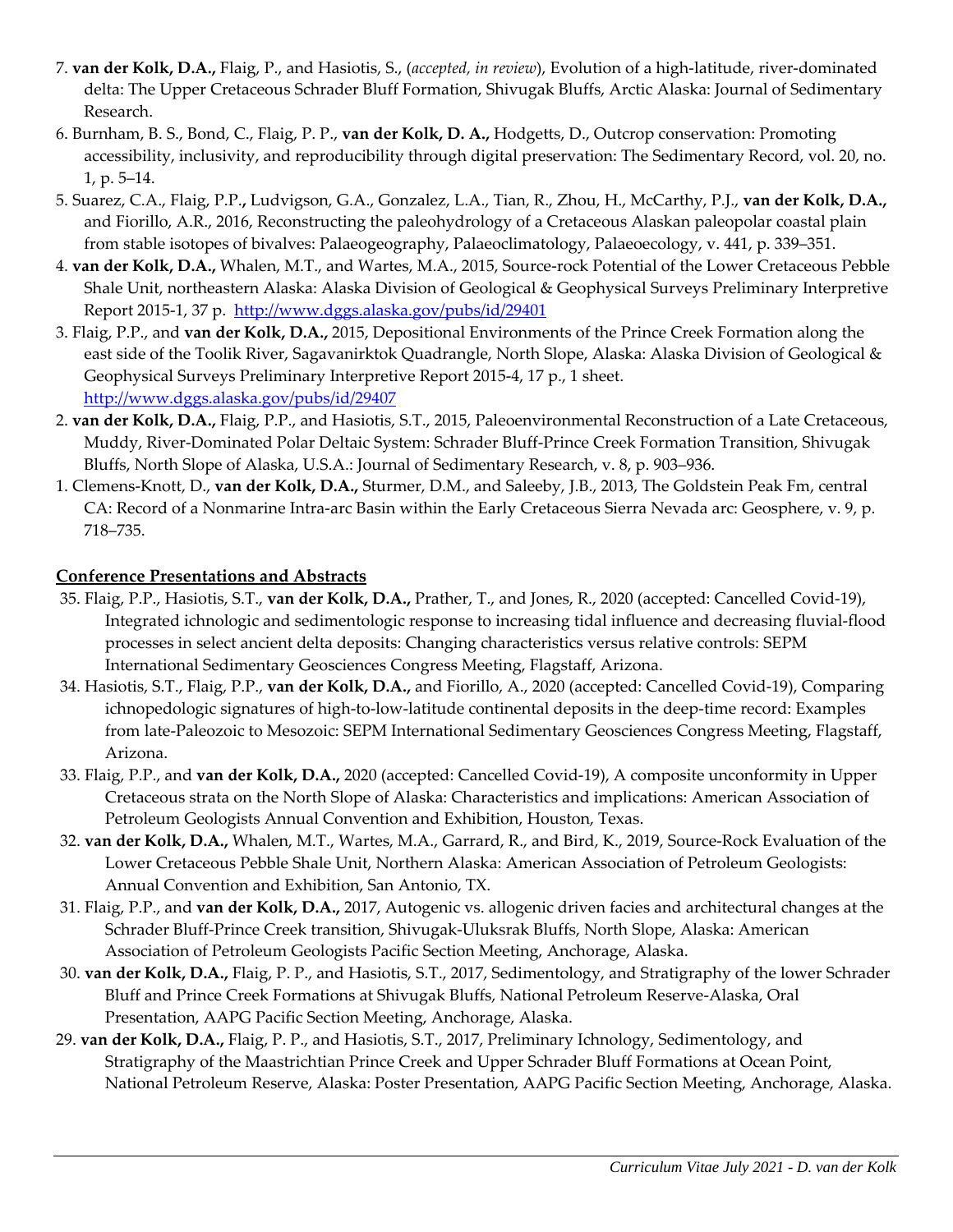- 28. Flaig, P. P., **van der Kolk, D.A.,** Hasiotis, S.T., and McCarthy, P.J., 2017, Controls on the Evolution of Late Cretaceous to Paleocene Coastal to Deltaic Systems of the Prince Creek and Schrader Bluff Formations, North Slope of Alaska, Poster Presentation, AAPG Annual Convention and Exhibition, Houston, TX.
- 27. Flaig, P. P., Hasiotis, S.T., **van der Kolk, D.A.,** and Jackson, A.M., 2016, Integrating Sedimentology and Ichnology in the Beacon Supergroup, Central Transantarctic Mountains, Antarctica to Clarify Paleoenvironmental Interpretations and Refine Basin Analysis: AAPG Annual Convention, Calgary, Alberta, Canada.
- 26. **van der Kolk, D.A.,** Flaig, P. P., and Hasiotis, S.T., 2016, Stratigraphic Architecture, Sedimentology, and Ichnology of Late Cretaceous Storm-Flood, River-Dominated Deltas vs. Storm-Dominated Deltas: AAPG Annual Convention and Exhibition, Calgary, Alberta, Canada.
- 25. Flaig, P. P., **van der Kolk, D.A.,** Hasiotis, S.T., and Prather, T., 2016, Comparative Analysis of Ancient Mouth Bars and Subaqueous Terminal Distributary Channels in Three Deltas: The Permian Mackellar Formation of Antarctica, the Cretaceous Schrader Bluff Formation of Arctic Alaska, and the Cretaceous Loyd Formation of Colorado, AAPG International Convention and Exhibition, Barcelona, Spain.
- 24. **van der Kolk, D.A.,** Flaig, P. P., and Hasiotis, S.T., 2016, Stratigraphic Evolution of a Paleopolar Topset-Clinoform System Upper Cretaceous Schrader Bluff-Prince Creek Formations, Arctic Alaska, USA: AAPG International Convention, Barcelona, Spain.
- 23. **van der Kolk, D.A.,** Flaig, P. P., and Hasiotis, S.T., 2015, The Schrader Bluff-Prince Creek Formation Transition at Shivugak Bluffs: A Paleoenvironmental Reconstruction of a Muddy, Polar Deltaic System from Late Cretaceous Arctic Alaska, GSA Cordilleran Section - 111th Annual Meeting, Anchorage, Alaska.
- 22. **van der Kolk, D.A.,** Flaig, P. P., and Hasiotis, S.T., 2015, Clastic Sedimentology, Stratal Architecture, and Preliminary Sequence Stratigraphic Framework of Upper Cretaceous Shelf, Shoreface, and Fluvio-Deltaic Deposits, Shivugak Bluffs, North Slope of AK, GSA Cordilleran Section, Anchorage, Alaska.
- 21. **van der Kolk, D.A.,** Flaig, P.P., and Hasiotis, 2014, In Pursuit of a High-latitude Signature During the Late Cretaceous Greenhouse: A Comparison Between Shallow Marine Storm Deposits in the Schrader Bluff Formation, Alaska and the Kenilworth and Grassy Members of the Blackhawk Formation, Utah, AAPG/SEPM Hedberg Conference, Banff, Alberta, Canada.
- 20. Flaig, P. P., McCarthy, P. J., Fiorillo, A. R., **van der Kolk, D.A.,** and Salazar, S.S., 2014, A High-Latitude Signature Evidenced by Distinctive, Recurring Facies and Sedimentary-Pedogenic Structures in the Late Cretaceous Prince Creek Formation, North Slope of Alaska, USA: AAPG/SEPM Hedberg Conference, Banff, Alberta, Canada.
- 19. Hasiotis, S.T., Gingras, M.K., Halfan, A.H., Jackson, A.M., Flaig, P.P., and **van der Kolk, D.A.,** 2014, Latitudinal Controls and Caveats on the Distribution of Trace Fossils and their Resultant Textures in Continental and Marine Depositional Systems: AAPG/SEPM Hedberg Conference, Banff, Alberta, Canada.
- 18. **van der Kolk, D.A.,** Flaig, P.P., Hasiotis, S.T., and Wood, L., 2013, Applying GigaPan Robotic Photo-Panorama technology to Enhance Facies and Architectural analyses of the Upper Cretaceous Schrader Bluff and Prince Creek Formations at Shivugak Bluffs, North Slope of Alaska, USA: AAPG Annual Convention and Exhibition, Pittsburg, PA, AAPG Search and Discovery Article #90163.
- 17. Flaig, P. P., **van der Kolk, D. A.,** Burton, D., Garrard, D., and Wood, L. J., 2011, LiDAR-enhanced facies, architectural, and statistical analyses of a potential Paleocene reservoir: The Prince Creek Fm at Sagwon Bluffs, North Slope, Alaska: GSA Abstracts with Programs, Minneapolis, MN, v. 43, p. 408.
- 16. **van der Kolk, D.A.,** Flaig, P.P., Hasiotis, S.T., and Wood, L., 2011, High-latitude Shoreface to Coastal-plain Transitions: The Schrader Bluff and Prince Creek Formations at Shivugak Bluff, North Slope, Alaska: AAPG Pacific Section Meeting, Anchorage AK, p. 92.
- 15. **van der Kolk, D.A.,** Whalen, M., Wartes, M., Newberry, R., and McCarthy, P., 2011, Geology and Source Rock Potential of the Lower Cretaceous Pebble Shale Unit, Northeastern Alaska: AAPG Pacific Section Meeting, Anchorage AK, p. 93.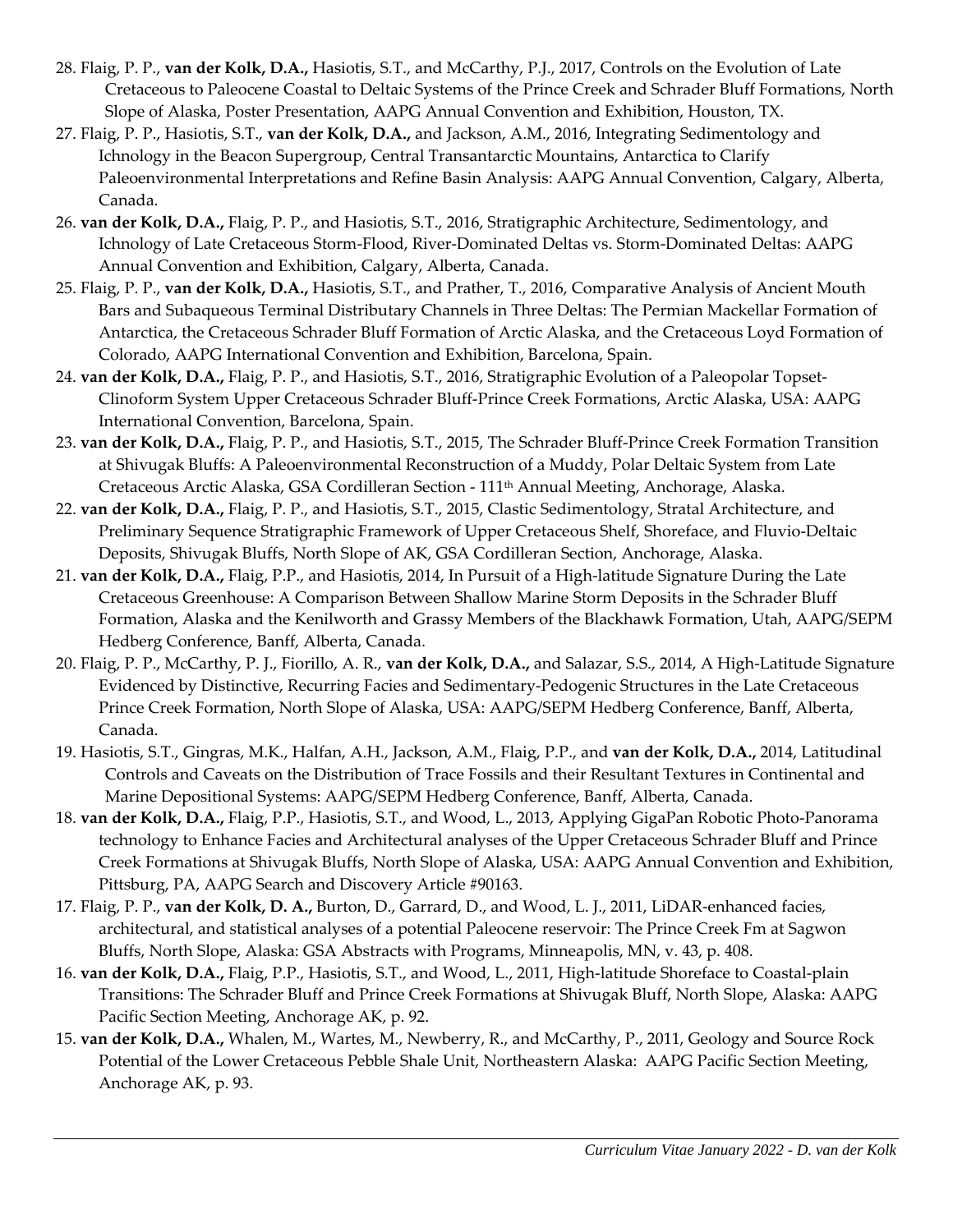- 14. Flaig, P. P., **van der Kolk, D. A.,** Garrard, D., Burton, D., and Wood, L. J., 2011, Integrated Facies Analysis, LiDAR-enhanced Architectural Analysis, and Petrography of a Potential Paleocene Reservoir: The Prince Creek Formation at Sagwon Bluffs, North Slope, Alaska: AAPG Pacific Section Meeting, Anchorage, AK, p. 55.
- 13. Hasiotis, S.T., **van der Kolk, D.A.,** Flaig, P.P., and Wood, L.J., 2011, Preliminary Report on the Trace Fossils in a Shoreface to Coastal-plain Transition: The Schrader Bluff and Prince Creek Formations at Shivugak Bluff, North Slope, Alaska: AAPG Pacific Section Meeting, Anchorage AK, p. 59.
- 12. Flaig, P. P., **van der Kolk, D. A.,** and Garrard, R., 2011, Regional geology and reservoir potential of the Schrader Bluff, Prince Creek, and Sagwon Member of the Sagavanirktok formation, (Late Cretaceous-Early Tertiary), North Slope, Alaska: AAPG Pacific Section Meeting, Anchorage, AK, p. 54.
- 11. Flaig, P. P., Hasiotis, S. T., **van der Kolk, D. A.,** and Fiorillo, A. R., 2011, Light aircraft, trenching tools, and inflatables--old tools used for new frontiers in trace fossil research: GSA Northeastern and North-Central Joint Meeting, Pittsburg, PA, v. 43, p. 80.
- 10. **van der Kolk, D.A.,** Whalen, M., Wartes, M., Newberry, R., and McCarthy, P., 2010, Geochemistry, Sedimentology, and Stratigraphy of the Lower Cretaceous Pebble Shale Unit, Northeastern Alaska, AAPG International Convention and Exhibition, Calgary, Alberta, Canada, AAPG Search and Discovery Article.
- 9. **van der Kolk, D. A.,** and Flaig, P. P., 2008, Outcrop expression of the Schrader Bluff and Prince Creek Formations along the Toolik River, Sagavanirktok B-4 Quadrangle (1:63,360), North Slope, Alaska, in Alaska DNR Technical Review Meeting, BP Energy Center, Anchorage, AK.
- 8. **van der Kolk, D.A.,** 2007, Lithology of the Lower Cretaceous Pebble Shale Unit, Arctic National Wildlife Refuge, Northeastern Alaska: Shale or Slate? AAPG Foundation 2007 Grants-in-Aid Projects, Search and Discovery Article.
- 7. **van der Kolk, D. A.,** Whalen, M.T., Wartes, M., and Newberry, R., 2007, A Characterization of the Pebble Shale Unit and Lower Hue Shale within the Northeast Brooks Range, Alaska: What's with the High Radioactive Zone?: SEPM Student Awards Session, 2007 AAPG Annual Convention Program, p. 29.
- 6. Sturmer, D.A., Clemens-Knott, D., and **van der Kolk, D.A.,** 2003, Petrogenesis of Amphibolites, Goldstein Peak Pendant, Western Sierra Nevada Batholith, CA, GSA Cordilleran Section Meeting Abstracts with Programs, v. 35, p. 326.
- 5. Clemens-Knott, D., **van der Kolk, D. A.,** and Sturmer, D. M., 2003, Deposition, Eruption and Metamorphism of the Goldstein Peak Pendant Protoliths, Western Sierra Nevada Batholith, CA: GSA Cordilleran Section Meeting Abstracts with Programs, v. 35, p. 114.
- 4. **van der Kolk, D. A.,** Clemens-Knott, D., and Cooper, J.D., 2002, Stratigraphy of Goldstein Peak Pendant, Western Sierra Nevada Batholith: GSA Cordilleran Section Meeting Abstracts with Programs, v. 34, p. A-27.
- 3. **van der Kolk, D.A.,** and Luttge, A., 2001, An Interferometry Investigation of Phlogopite Dissolution: Implications for Crystal Dissolution without the Formation of Etch Pits: GSA National Meeting Abstracts with Programs, v. 33, p. A-233.
- 2. **van der Kolk, D.A.,** Tribbett, K., Grosfils, E., Sakimoto, S., Mendelson, C., and Bleacher, J., 2000, Orcus Patera, Mars: Impact Crater or Volcanic Caldera?: XXXII Lunar and Planetary Space Conference, A-1085.
- 1. Scoates, J., Lindsley, D., **van der Kolk, D.A.,** and Anderson, K., 1999, Fractional Crystallization Experiments on a Candidate Parental Magma to Anorthosite: Eos, Transactions, American Geophysical Union, v. 80, p.

| <u> Undergraduate Research Experience</u>                                            |               |
|--------------------------------------------------------------------------------------|---------------|
| Undergraduate Senior Thesis, California State University Fullerton                   | $2000 - 2002$ |
| Lab Assistant, Geochemistry Lab, Rice University                                     | Summer 2001   |
| KECK Scholar, KECK Geology Consortium Mars Project, NASA Goddard Space Flight Center | Summer 2000   |
| Summer Scholar, Center for High Pressure Research, SUNY Stony Brook                  | Summer 1999   |